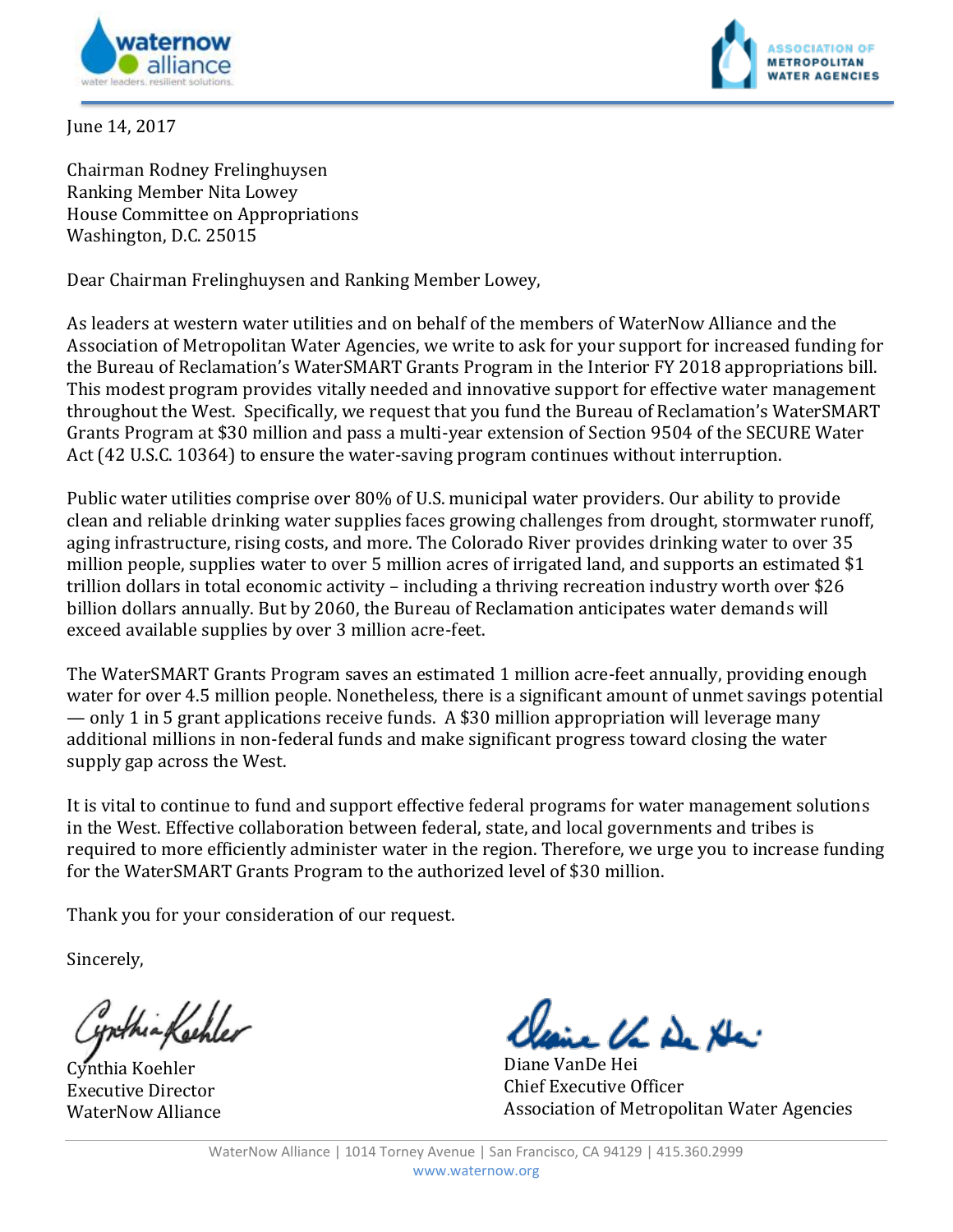Frank L. Blanco Director Apache Junction Water District, AZ

Kyla Allen Councilmember City of Cottonwood, AZ

Eva Putzova Councilmember City of Flagstaff, AZ

Bart Turner Councilmember City of Glendale, AZ

Wally Campbell Vice Mayor City of Goodyear, AZ

Mark Holmes Water Resources Manager City of Goodyear, AZ

Dave Richins Former Councilman City of Mesa, AZ

Kevin Thompson Councilmember City of Mesa, AZ

Vicki Hunt Councilmember City of Peoria, AZ

Kate Gallego Councilmember City of Phoenix, AZ

Thelda Williams Councilmember City of Phoenix, AZ

Lauren Kuby Councilmember City of Tempe, AZ

Gary Knight Councilmember City of Yuma, AZ Stacy Taylor External Affairs Manager Mesa Water District, AZ

Wayne Debrosky Public Works/Utilities Director Town of Clarkdale, AZ

Martin L. Koller Director (ret.) Alameda County Water District, CA

Robert Dean Board President Calaveras County Resource Conservation District, CA

Larry Moody Mayor City of East Palo Alto, CA

Sam Hindi Vice Mayor City of Foster City, CA

Michael Kasperzak Former Mayor City of Mountain View, CA

John McAlister Councilmember City of Mountain View, CA

Patricia Showalter Councilmember City of Mountain View, CA

Kathleen Ward Mayor City of San Clemente, CA

Sylvia Ballin Mayor City of San Fernando, CA

Kerry Ferguson Mayor City of San Juan Capistrano, CA

Jason Dominguez Mayor Pro Tem City of Santa Barbara, CA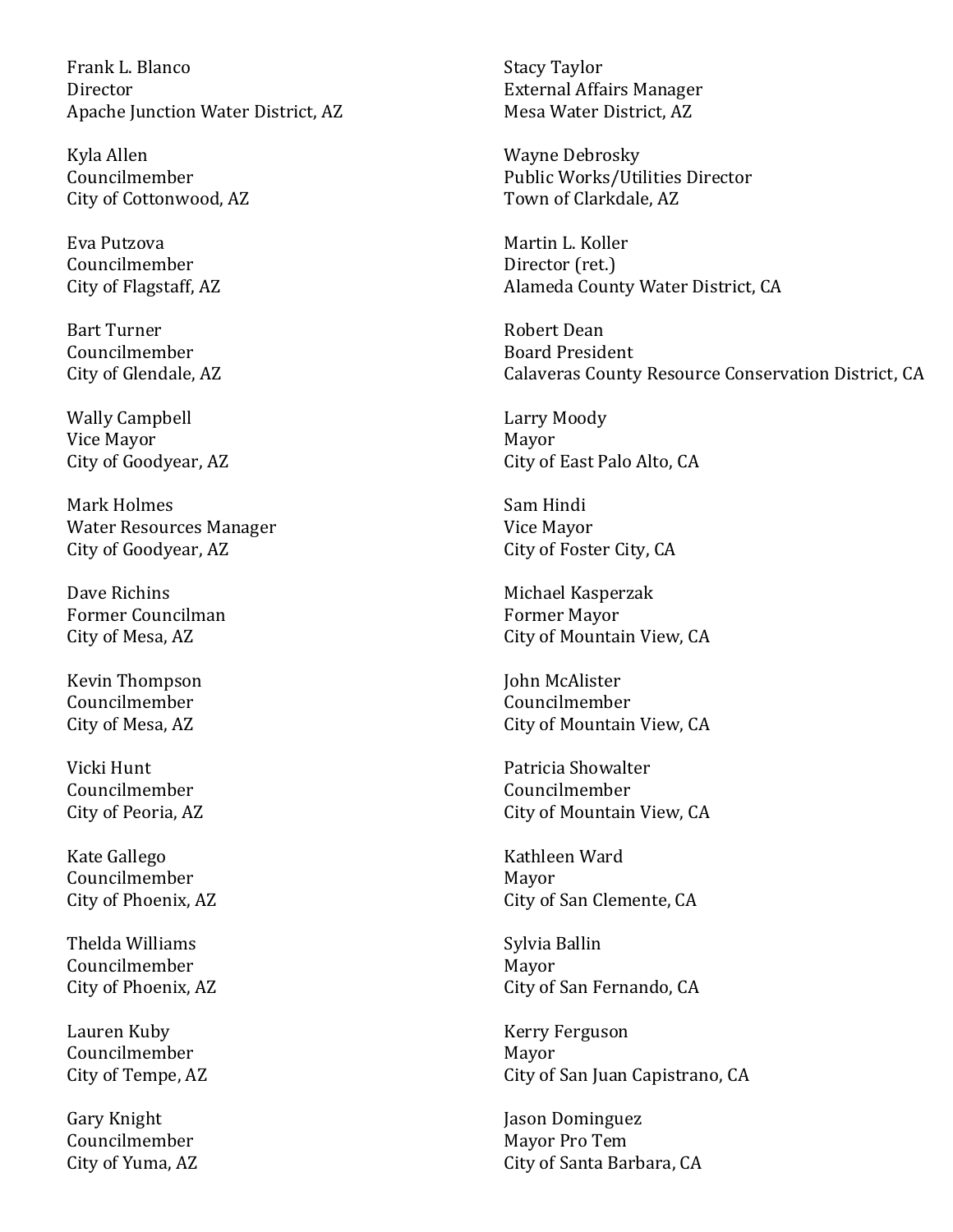



Meghan Sahli-Wells Councilmember Culver City, CA

Marguerite Young Director East Bay Municipal Utility District, CA

Kathy Besser Executive Manager of External Affairs & Policy Dev. Inland Empire Utilities Agency, CA

Steven Elie President Inland Empire Utilities Agency, CA

Harry Saltzgaver Water Commissioner Long Beach Water Department, CA

Tom DuBois Councilmember City of Palo Alto, CA

Steve Jordan Director Purissima Hills Water District, CA

Tim Smith Board Director San Diego County Water Authority, CA

Gary Kremen Director Santa Clara Valley Water District, CA

Ron Duncan General Manager Soquel Creek Water District, CA

Dennis A. Erdman Director South Coast Water District, CA Bill Green Director South Coast Water District, CA

Marshall P. Brown Aurora Water Director City of Aurora, CO

Bob Roth Councilmember City of Aurora, CO

Matt Appelbaum Councilmember City of Boulder, CO

Philip F. Johnson Director of Public Works City of Cortez, CO

John Ballew Utilities Commissioner City of Durango, CO

Gerry Horak Mayor Pro Tem City of Fort Collins, CO

John Harris Public Works Director City of Montrose, CO

R. Eric Kuhn General Manager Colorado River Water Conservation District, CO

Dave Edwards Mayor Pro Tem Town of Palisade, CO

Chris Bryant City Commissioner City of Clovis, NM